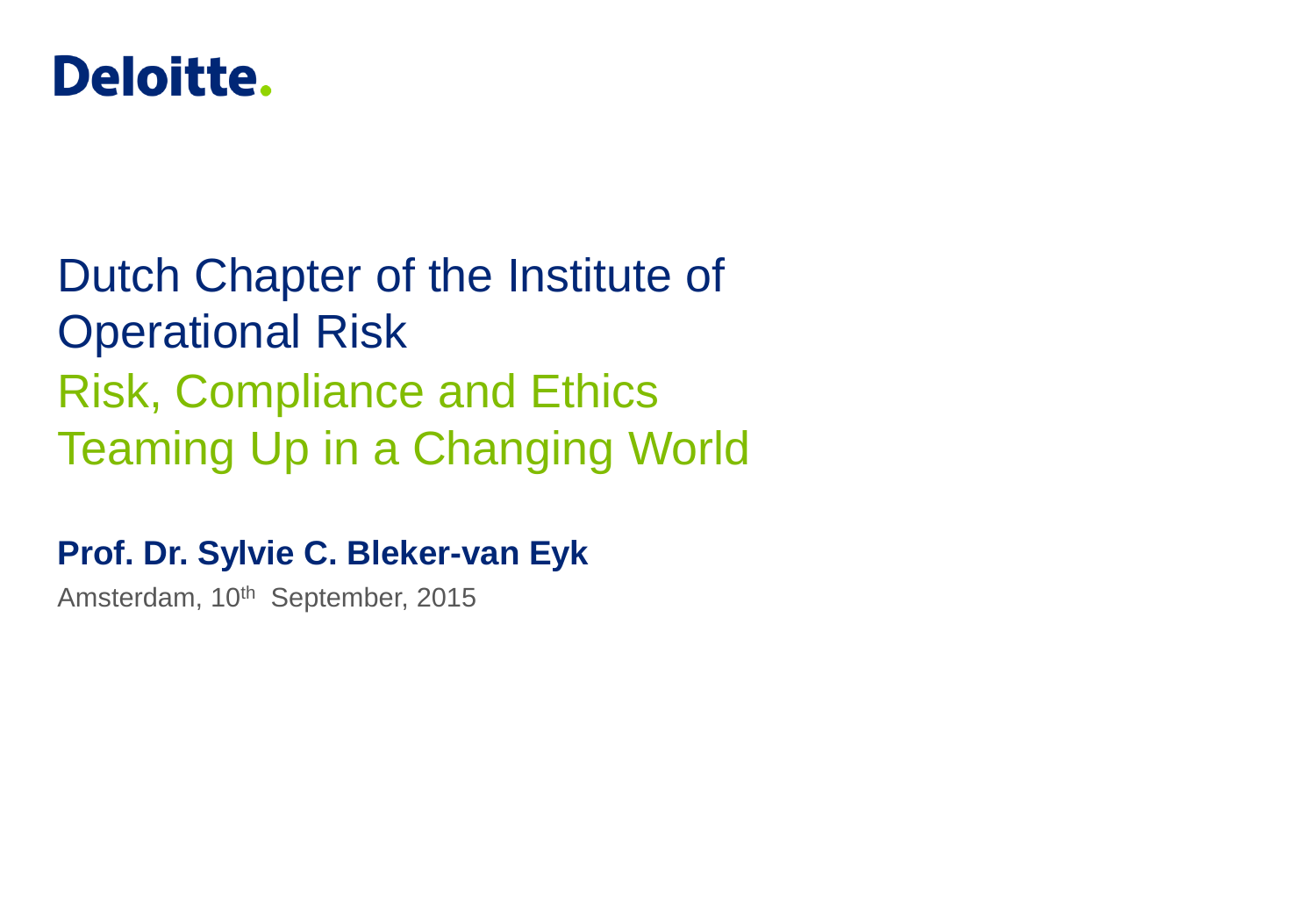#### Compliance & Integrity Management

Internal and external risks and appropriate controls

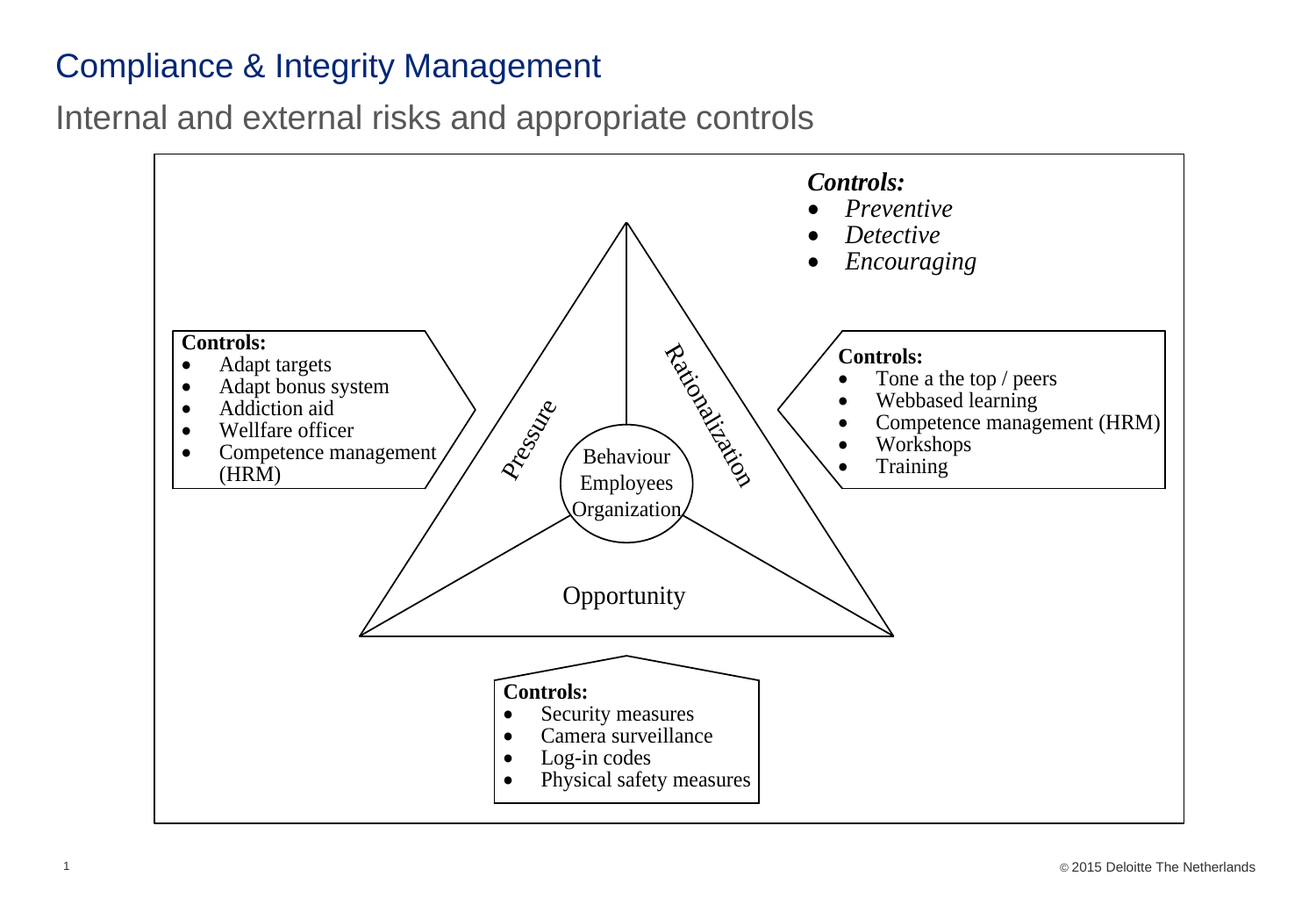### Outside-in dangers: IT and much more Organizations go belly-up due to good people doing stupid thigs

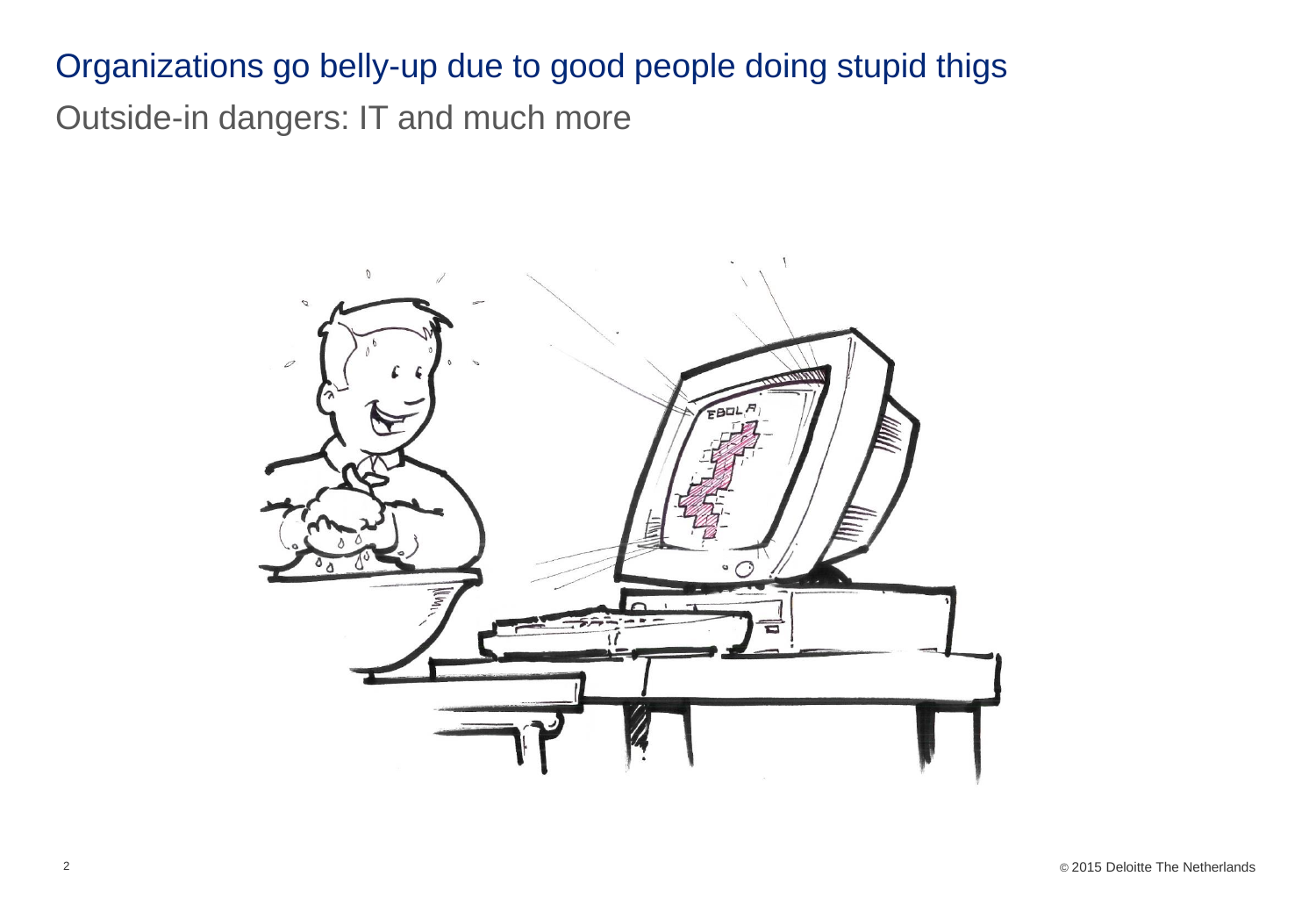#### Risk environment

Look inside but also outside to find the risks

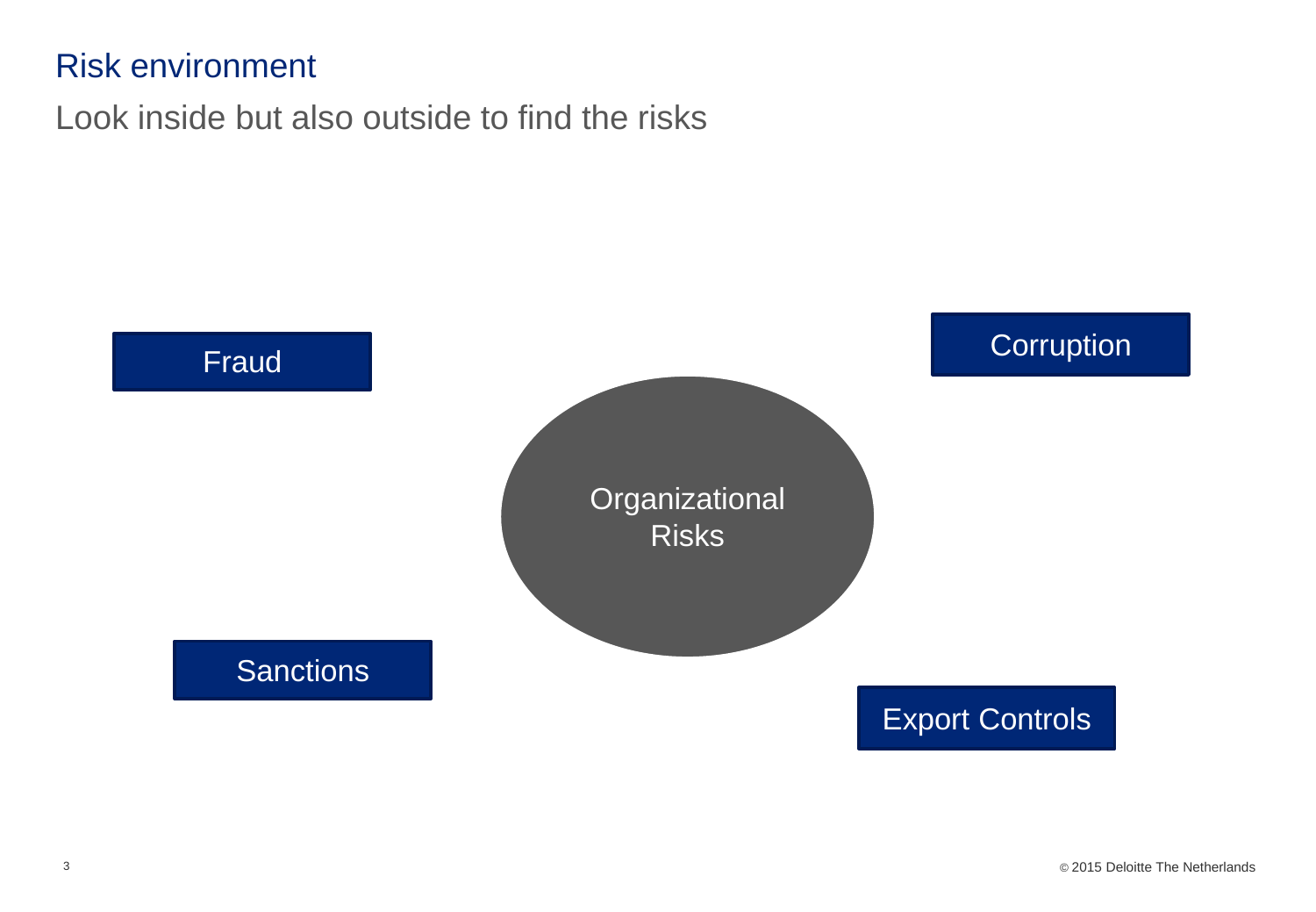#### Hot risks

Sanctions: watch out the Russians are back!

Black Cowboy hat before

Black Cowboy hat now



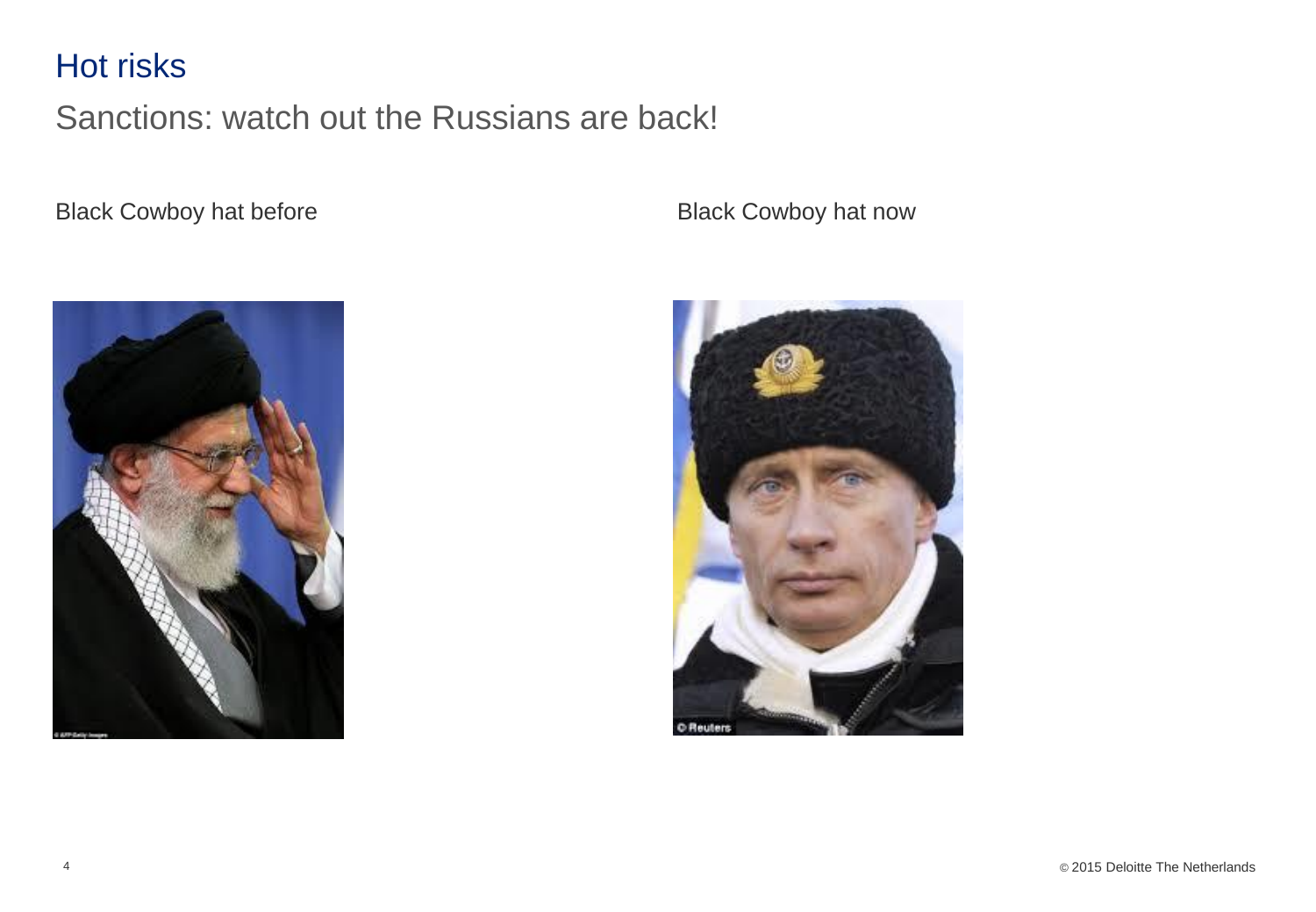#### Top ten corruption settlements US

10. [Bruker Corp.](http://www.sec.gov/News/PressRelease/Detail/PressRelease/1370543708934.VKlg3dLF-AN) —agreed to pay \$2.4 million to settle charges of providing non-business related travel and improper payments to various Chinese government officials in an effort to win business there.

9. [Layne Christensen Company](http://www.sec.gov/News/PressRelease/Detail/PressRelease/1370543291857.VKlhdtLF-AO) —agreed to pay more than \$5 million to settle charges of making improper payments to foreign officials in several African countries to obtain beneficial treatment and reduce its tax liability.

8. [Dallas Airmotive](http://www.justice.gov/opa/pr/dallas-airmotive-inc-admits-foreign-corrupt-practices-act-violations-and-agrees-pay-14) —paid a \$14 million criminal penalty to resolve charges it bribed Latin American government officials in order to secure lucrative government contracts there.

7. [Bio-Rad Laboratories](http://constantinecannon.com/whistleblower/bio-rad-pays-big-international-bribery-scheme/.VKasZNLF-AM) —agreed to pay \$55 million to settle charges the company made improper payments to foreign officials in Russia, Thailand, and Vietnam to win business there, falsified its books to hide the payments, and **failed to implement adequate internal controls to prevent bribery and corruption**.

6. [Hewlett Packard](http://www.justice.gov/opa/pr/hewlett-packard-russia-pleads-guilty-and-sentenced-bribery-russian-government-officials) — Hewlett-Packard subsidiary Hewlett-Packard Russia pleaded guilty and agreed to pay \$58.8 million for bribing Russian government officials to secure a large technology contract with the Office of the Prosecutor General of the Russian Federation.

5. [Marubeni Corp.](http://www.justice.gov/opa/pr/marubeni-corporation-sentenced-foreign-bribery-violations) — The Japanese trading company agreed to pay \$88 million for paying bribes to high-ranking government officials in Indonesia to secure a lucrative power project.

4. [Hewlett Packard](http://www.sec.gov/News/PressRelease/Detail/PressRelease/1370541453075.VKlidNLF-AN) — The company agreed to pay more than \$108 million to settle charges its subsidiaries in Russia, Poland and Mexico made improper payments to government officials to obtain or retain lucrative public contracts.

3. [Avon Products.](http://constantinecannon.com/whistleblower/doj-catch-week-avon-products/.VKais9LF-AN) — The company pleaded guilty and paid more than \$135 million to settle charges of making and concealing more than \$8 million worth of illicit payments in the form of gifts, travel, meals and entertainment to Chinese officials to secure business there.

2. [Alcoa](http://www.sec.gov/News/PressRelease/Detail/PressRelease/1370540596936.VKlfrdLF-AN) — The global aluminum producer agreed to pay \$384 million for repeatedly paying bribes, collectively valued at more than \$110M, to government officials in Bahrain to maintain a key source of business. Click [here](http://www.sec.gov/News/PressRelease/Detail/PressRelease/1370540596936.VKlfrdLF-AN) for more.

1. [Alstom S.A](http://constantinecannon.com/whistleblower/doj-catch-week-alstom-s/.VKAjQsAAA). — The French company paid \$772 million to settle charge of bribing government officials and falsifying books and records in connection with power, grid and transportation projects for state-owned entities around the world, including in Indonesia, Egypt, Saudi Arabia, the Bahamas and Taiwan.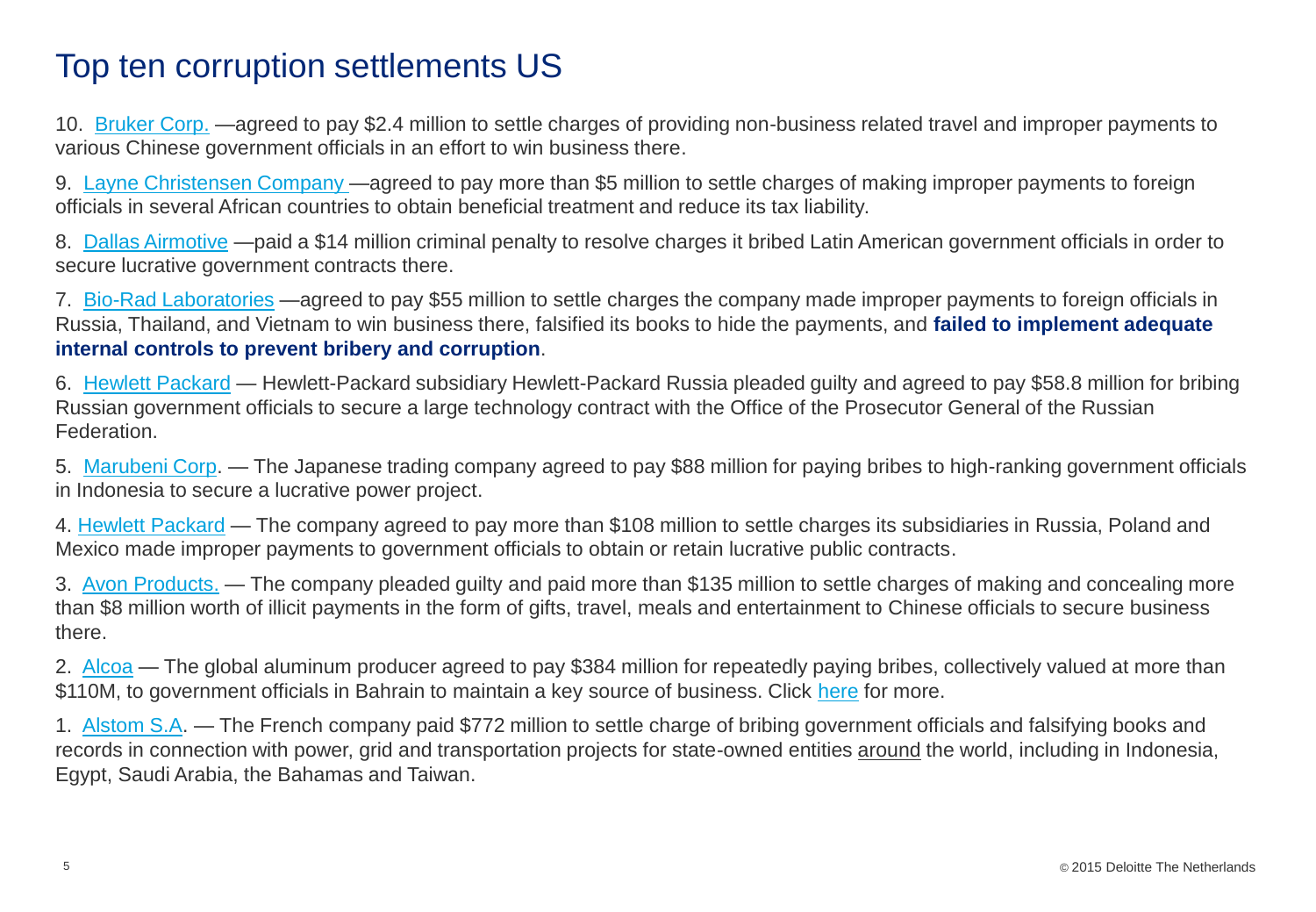#### Sanctions & Export Controls

Fokker- case

#### **Fokker Iran Sanctions Accord Rejected as Too Lenient**

(Bloomberg) -- Fokker Services BV's \$21 million settlement with the U.S. to resolve claims the Dutch aerospace firm violated sanctions against Iran was rejected by a judge as too lenient, a decision that both sides said earlier he didn't have the authority to make.

Even though Fokker voluntarily disclosed the violations and had precarious finances, the proposed settlement "is grossly disproportionate to the gravity of Fokker Services' conduct in a post-9-11 world," U.S. District Judge Richard Leon in Washington wrote.

Leon's ruling Thursday is likely to trigger a challenge to the extent of his authority over the Fokker settlement.

The company and the government said in court filings last year that Leon's authority to oversee a deferredprosecution agreement like theirs is limited to making sure it doesn't violate the defendant's right to a speedy trial.

Such agreements effectively put companies on probation, with the U.S. agreeing to drop the case if the terms of the probation are fulfilled.

The law doesn't "authorize the court to approve or deny" deferred-prosecution agreements and "only permits a court to approve parties' agreement to exclude time from the computation of the speedy-trial clock," prosecutors wrote. Such agreements "are contractual in nature and are not created or governed by statute."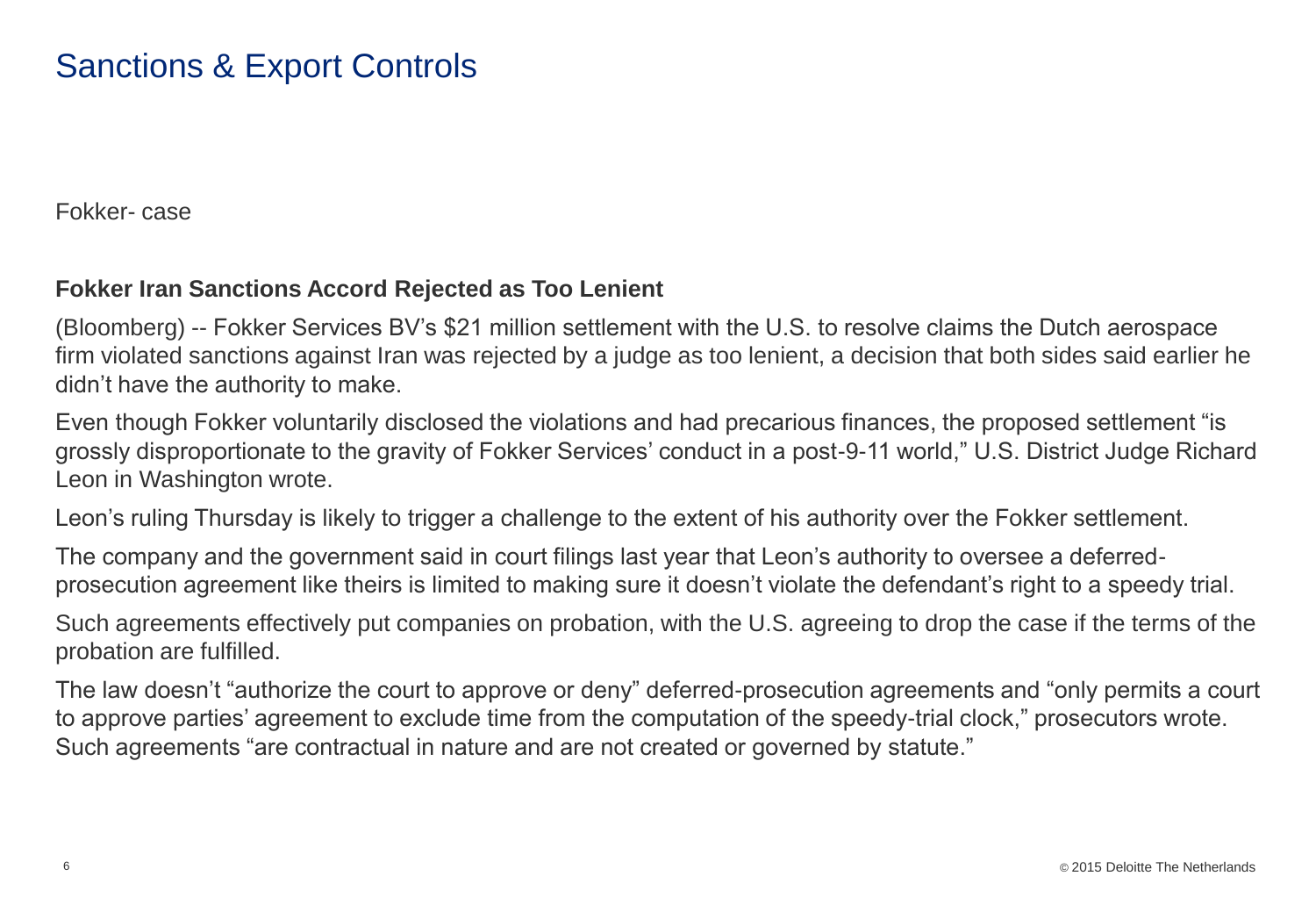#### Comply or die?

Not only your company, but also within the chain: who do you buy from and who do you sell to?